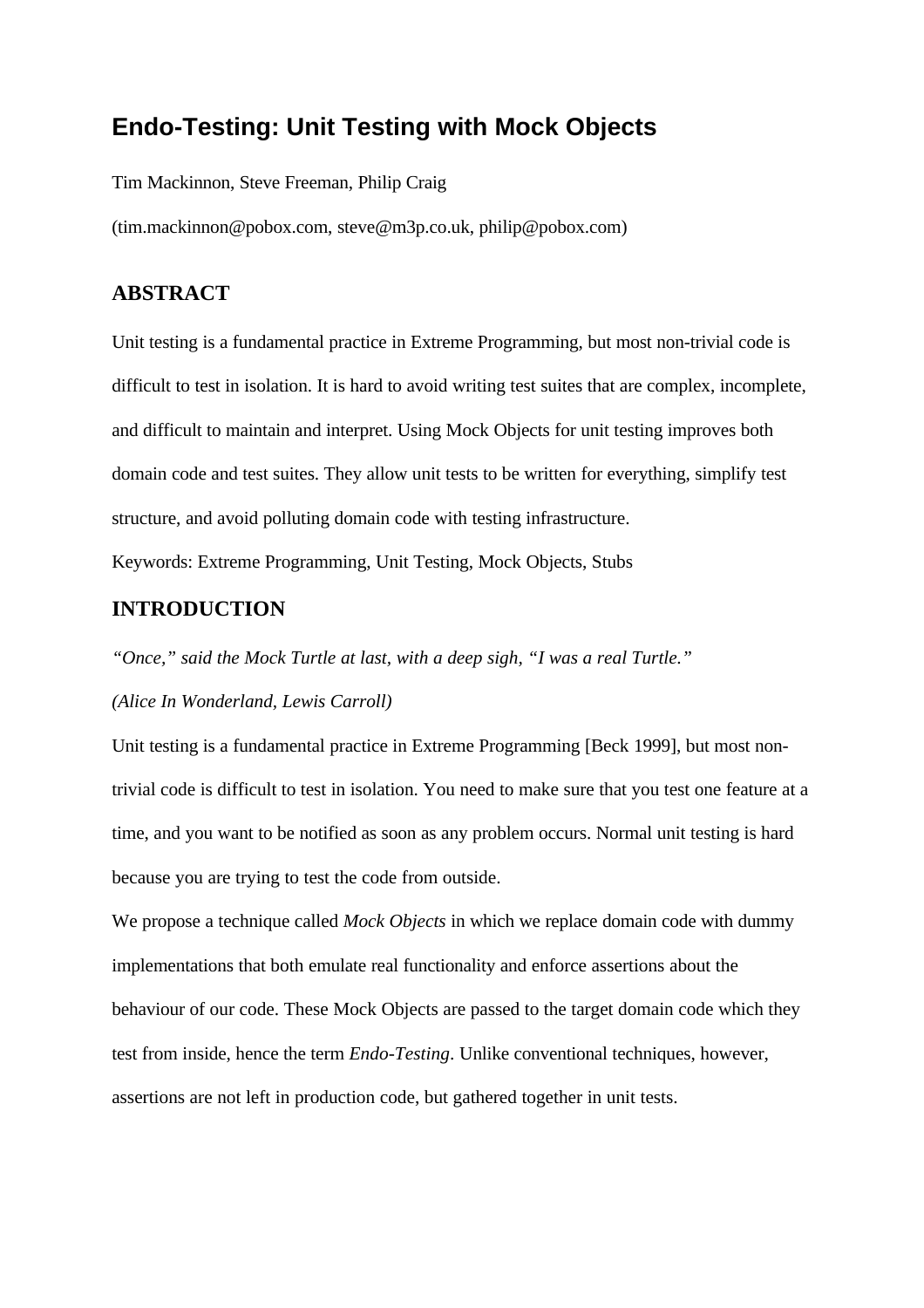Writing Mock Objects is similar to writing code stubs with two interesting differences: we test at a finer level of granularity than is usual, and we use our tests and stubs to drive the development of our production code.

Our experience is that developing unit tests with Mock Objects leads to stronger tests and to better structure of both domain and test code. Unit tests written with Mock Objects have a regular format that gives the development team a common vocabulary. We believe that code should be written to make it easy to test, and have found that Mock Objects is a good technique to achieve this. We have also found that refactoring Mock Objects drives down the cost of writing stub code.

In this paper, we first describe how Mock Objects are used for unit testing. Then we describe the benefits and costs of Mock Objects when writing unit tests and code. Finally we describe a brief pattern for using Mock Objects.

#### **UNIT TESTING WITH MOCK OBJECTS**

An essential aspect of unit testing is to test one feature at time; you need to know exactly what you are testing and where any problems are. Test code should communicate its intent as simply and clearly as possible. This can be difficult if a test has to set up domain state or the domain code causes side effects. Worse, the domain code might not even expose the features to allow you to set the state necessary for a test.

For example, the authors have written tools to extend the development environment in IBM's VisualAge for Java, one of which generates template classes. This tool should not write a new template class if one already exists in the environment. A naïve unit test for this requirement would create a known class, attempt to generate a template class with the same name, and then check that the known class has not changed. In VisualAge this raises incidental issues such as whether the known class has been set up properly, ensuring that the user has the right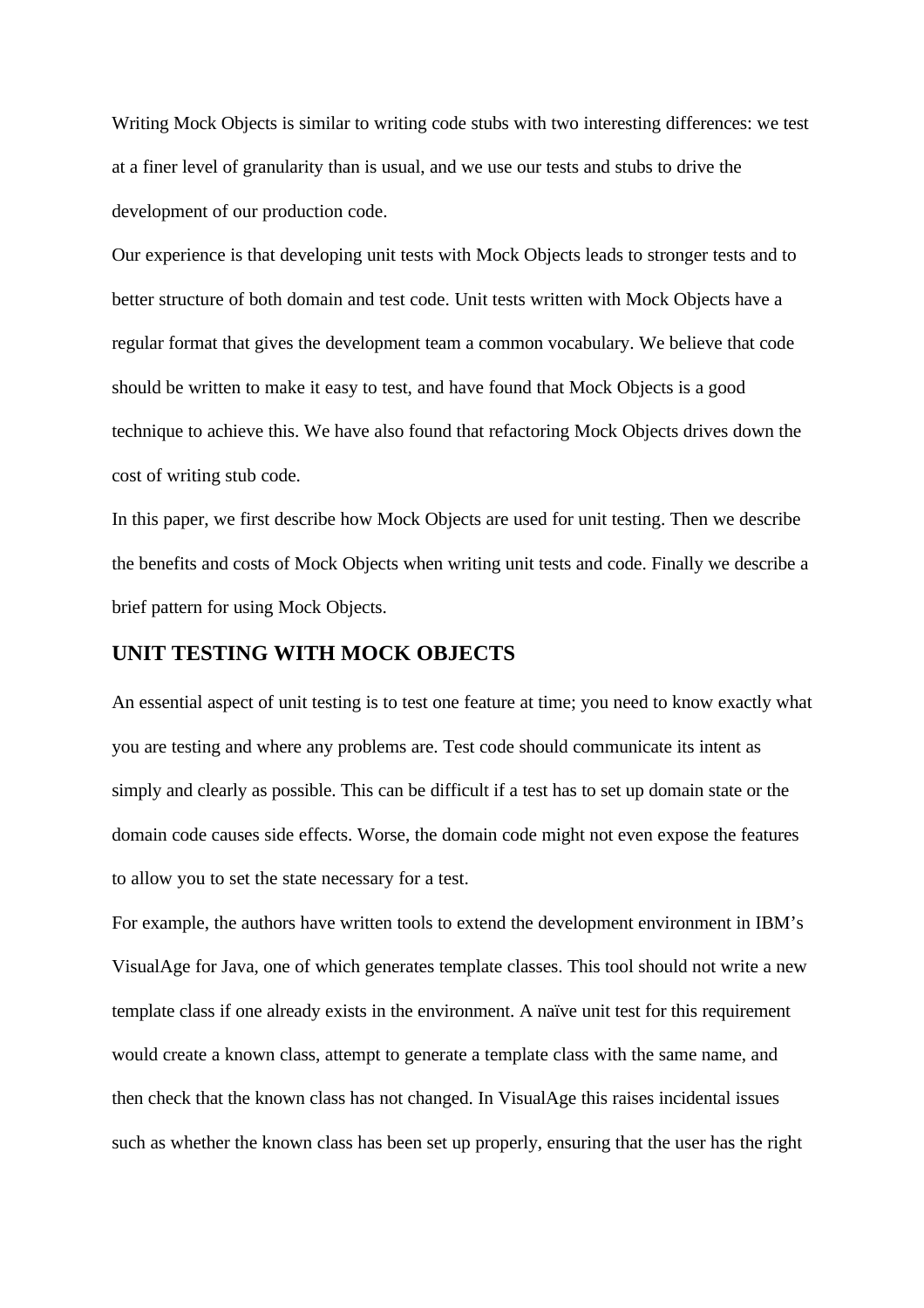permissions, and cleaning up after the test should it fail – none of which are relevant to the test.

We can avoid these problems by providing our own implementation that simulates those parts of VisualAge that we need to run our test. We refer to these implementations as Mock Objects. Our Mock Objects can be initialised with state relevant to the test and can validate the inputs they have received from our unit test. In the example below, *JUnitCreatorModel* is an object that generates test classes in the VisualAge workspace, and *myMockPackage* and *myMockWorkspace* are Mock Object implementations of interfaces provided with VisualAge:

```
public void testCreationWithExistingClass() {
     myMockPackage.addContainedType(
        new MockType(EXISTING CLASS NAME));
     myMockWorkspace.addPackage(mockPackage);
     JUnitCreatorModel creatorModel =
      new JunitCreatorModel(myMockWorkspace, PACKAGE_NAME);
     try {
         creatorModel.createTestCase(EXISTING_CLASS_NAME);
         fail("Should generate an exception for existing type");
     } catch (ClassExistsException ex) {
         assertEquals(EXISTING_CLASS_NAME, ex.getClassName());
 }
    myMockWorkspace.verify();
}
```
There are two important points to note here. First, this test does not test VisualAge, it only tests one piece of code that we have written or, with test-driven programming, are about to write. The full behaviour is exercised during functional testing. Second, we are not trying to rewrite VisualAge, only to reproduce those responses that we need for a particular test. Most of the methods of a mock implementation do nothing or just store values in local collections. For example, the implementation of the class *MockPackage* might include:

```
public class MockPackage implements Package {
   private Vector myContainedTypes = new Vector();
 ...
   public void addContainedType(Type type) {
     myContainedTypes.add(type);
   }
}
```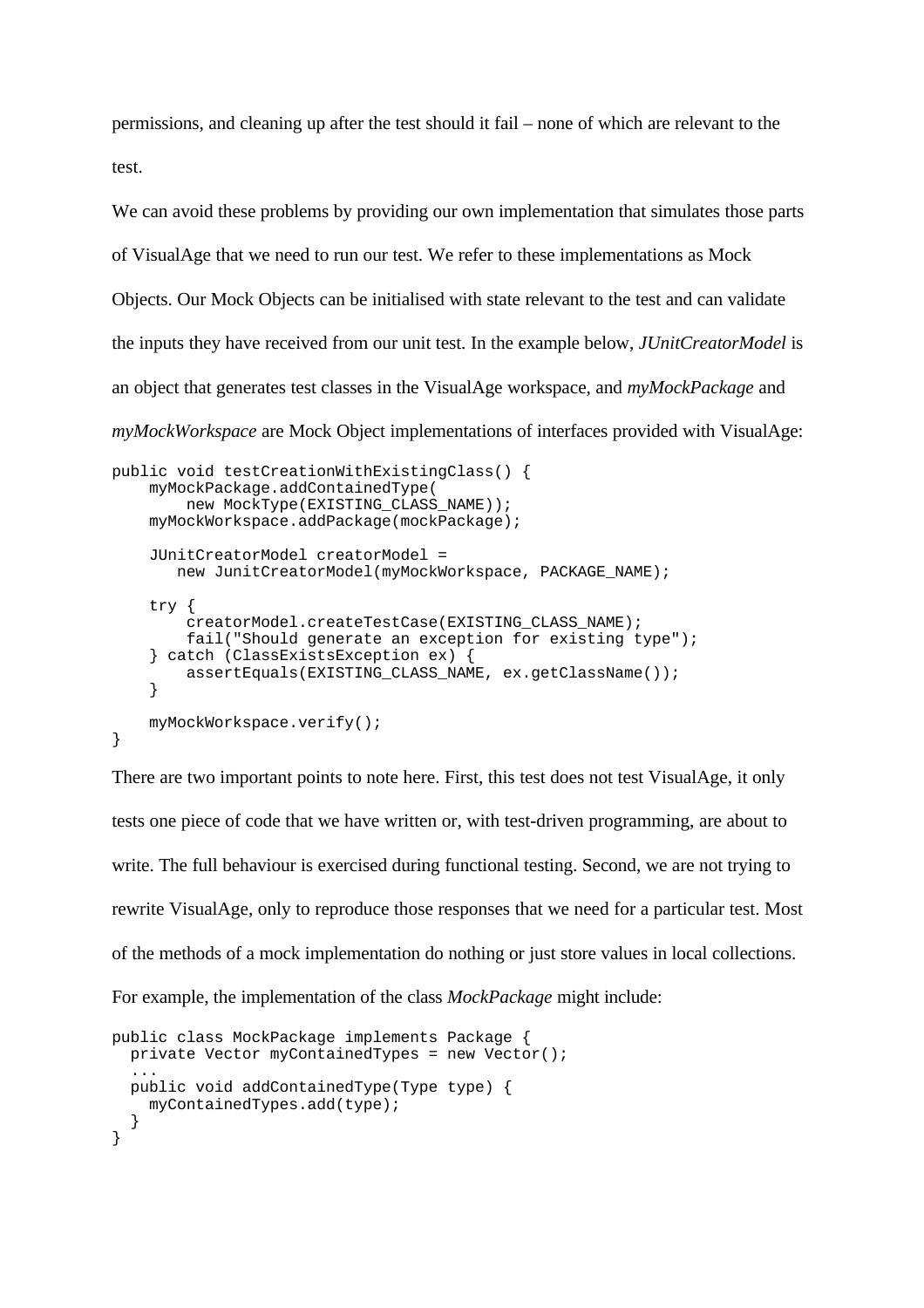A Mock Object is a substitute implementation to emulate or instrument other domain code. It should be simpler than the real code, not duplicate its implementation, and allow you to set up private state to aid in testing. The emphasis in mock implementations is on absolute simplicity, rather than completeness. For example, a mock collection class might always return the same results from an index method, regardless of the actual parameters. We have found that a warning sign of a Mock Object becoming too complex is that it starts calling other Mock Objects – which might mean that the unit test is not sufficiently local. When using Mock Objects, only the unit test and the target domain code are real.

## **NOT JUST STUBS**

As a technique, Mock Objects is very close to Server Stubs [Binder 1999]. Binder's main concerns about using Server Stubs are: that stubs can be too hard to write, that the cost of developing and maintaining stubs can be too high, that dependencies between stubs can be cyclic, and that switching between stub and production code can be risky.

The most important differences between our use of stubs and Binder's is the extent to which we believe that the development of domain code can be driven from the tests and that individual classes can be tested in isolation. As one of our reviewers wrote, "Prior to XP, a tester suggesting [some refactoring of the code for testing] would have been laughed at." Furthermore, fine-grained unit tests combined with refactored Mock Object code, drive down the cost of writing stubs and help to ensure that domain components can be tested independently. Mock Objects that become too complex to manage suggest that their domain clients are candidates for refactoring, and we avoid chaining Mock Objects. Finally, our coding style of passing stub objects as parameters, rather than relinking the domain code, clarifies the scope of unit testing, and reduces the risk of mistakes during a build.

## **WHY USE MOCK OBJECTS?**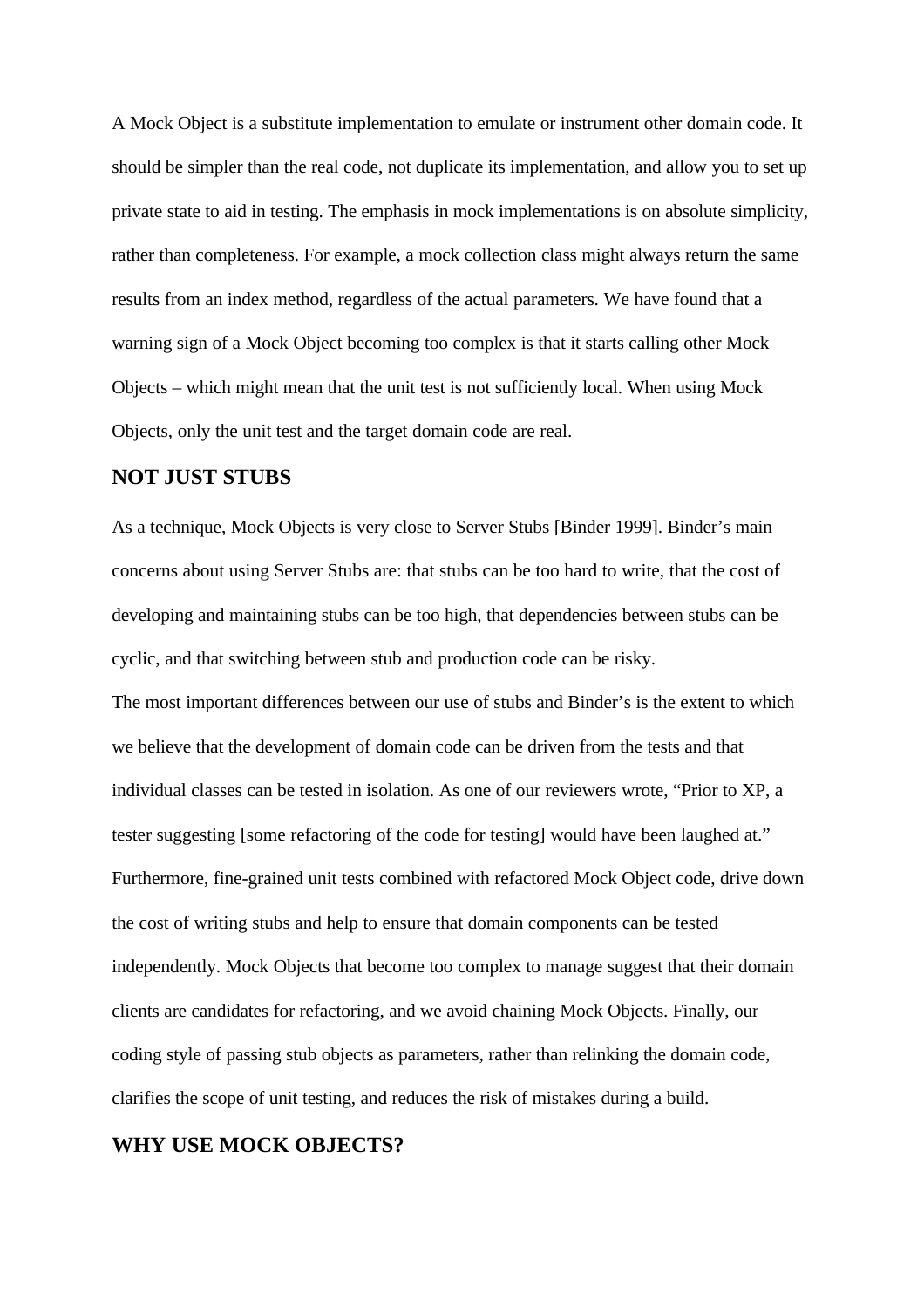## **Localising unit tests**

#### **Deferring Infrastructure Choices**

An important aspect of Extreme Programming is not to commit to infrastructure before you have to. For example, we might wish to write functionality without committing to a particular database. Until a choice is made, we can write a set of mock classes that provide the minimum behaviour that we would expect from our database. This means that we can continue writing the tests for our application code without waiting for a working database. The mock code also gives us an initial definition of the functionality we will require from the database.

For example, we might have a method on a class *Employee* that updates name and details

atomically:

```
public void updateNameAndDetails(Connection connection,
                     Statement nameStatement,
                    Statement detailsStatement) throws SQLException {
   try {
    nameStatement.executeUpdate(createUpdateNameSql());
    detailsStatement.executeUpdate(createUpdateDetailsSql());
    connection.commit();
   } catch (SQLException ex) {
     connection.rollback();
   }
}
```
With conventional testing, we would have to set up and connect to a real database, but with

Mock Objects we can implement our test as:

```
public void testUpdateEmployee() throws SQLException {
  MockStatement nameStatement = new MockStatement();
   MockStatement detailsStatement = new MockStatement();
  MockConnection connection = new MockConnection();
   nameStatement.setExpectedUpdate(NAME_SQL);
   detailsStatement.setExpectedUpdate(DETAILS_SQL);
   connection.setExpectedCommitCalls(1);
   myEmployee.updateNameAndDetails(connection, nameStatement,
                                     detailsStatement);
   connection.verify();
   nameStatement.verify();
   detailsStatement.verify();
}
```
This technique is very easy to implement in modern development environments, especially

given industry standard interfaces such as JDBC.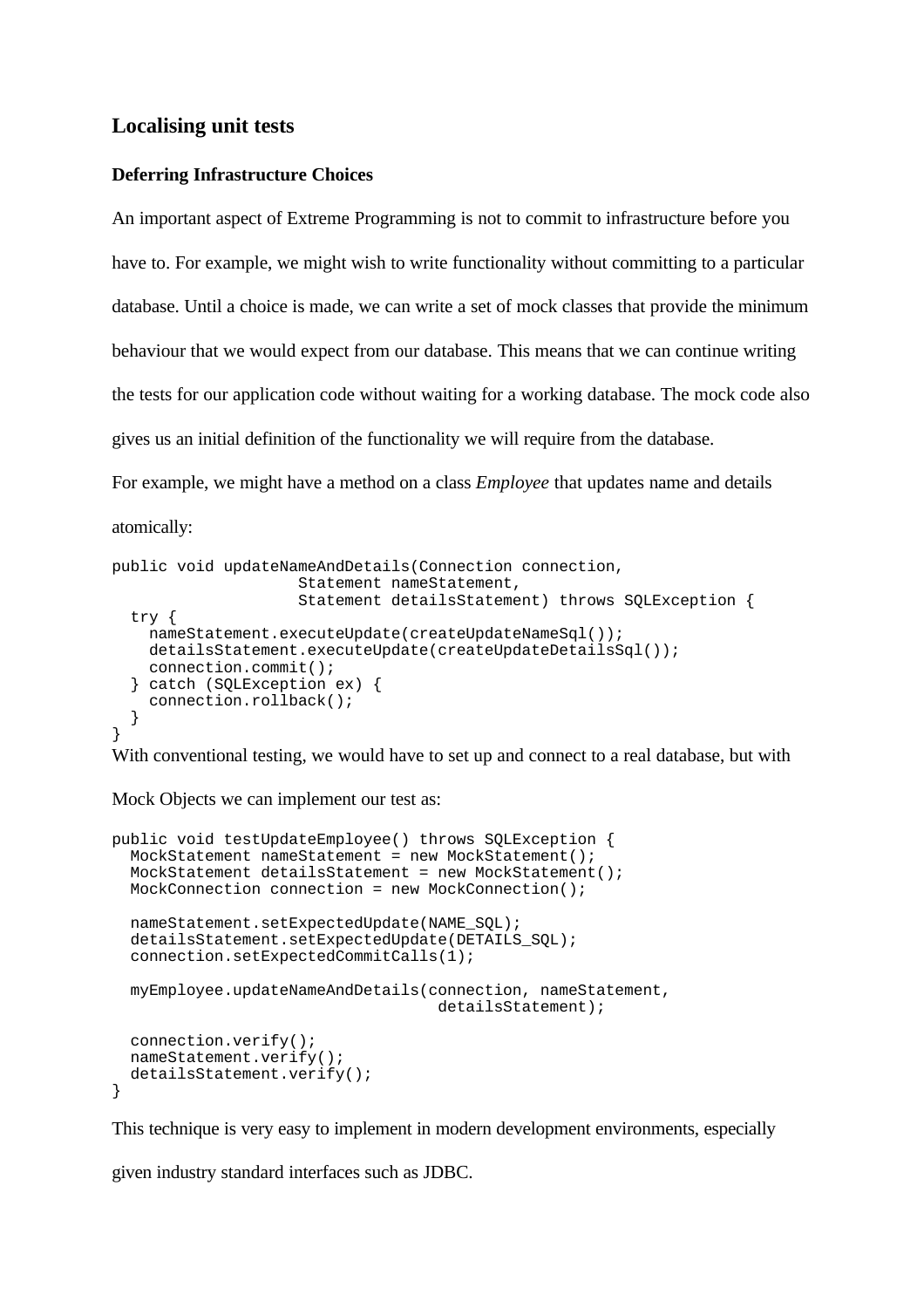#### **Coping with scale**

Unit tests, as distinct from functional tests, should exercise a single piece of functionality. A unit test that depends on complex system state can be difficult to set up, especially as the rest of the system develops. Mock Objects avoid such problems by providing a lightweight emulation of the required system state. Furthermore, the setup of complex state is localised to one Mock Object instead of scattered throughout many unit tests.

One of the authors worked on a project tool that released code from VisualAge to another source control system. As the tool grew, it became increasingly hard to unit test because the cost of resetting the environment rose dramatically. The project tool was later refactored to use mock implementations of both VisualAge and the source control system. The result was both easier to test and better structured.

#### **No stone unturned**

Some unit tests need to test conditions that are very difficult to reproduce. For example, to test server failures we can write a Mock Object that implements the local proxy for the server. Each unit test can then configure the proxy to fail with an expected problem and the developers can write client code to make the test pass. An example of this is:

```
public void testFileSystemFailure() {
     myMockServer.setFailure(FILE_SYSTEM_FAILURE);
     myApplication.connectTo(myMockServer);
     try {
         myApplication.doSomething();
         fail("Application server should have failed");
     } catch (ServerFailedException e) {
         assert(true);
     }
     myMockServer.verify();
}
```
With this approach, the mock server runs locally and fails in a controlled manner. The test has no dependencies on components outside the development system and is insulated from other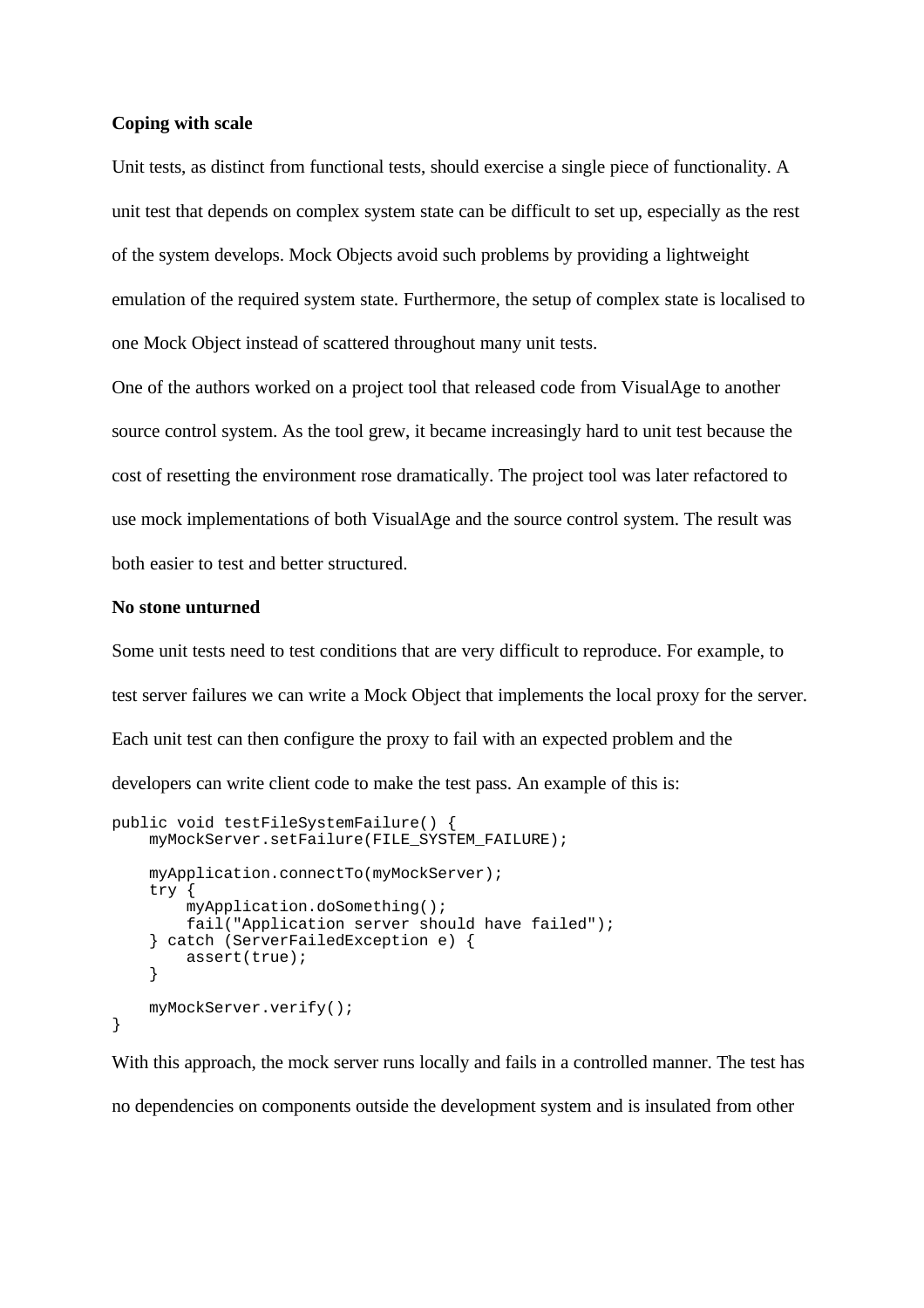possible real world failures. This style of test is repeated for other types of failure, and the entire test suite documents the possible server failures that our client code can handle. In the case of an expensive widget, we define similar unit tests. We can configure the mock widget with the desired state and check that it has been used correctly. For example, a unit test that checks that the widget is polled exactly once when a registration key is sent would be: public void testPollCount() { myMockWidget.setResponseCode(DEVICE\_READY); myMockWidget.setExpectedPollCount(1); myApplication.sendRegistrationKey(myMockWidget); myMockWidget.verify(); }

The mock widget lets us run tests on development machines with no actual widget installed. We can also instrument the mock widget to verify that it was called correctly, which might not even be possible with the real widget.

#### **Better tests**

#### **Failures fail fast**

Domain objects often fail some time after an error occurs, which is one reason that debugging can be so difficult. With tests that query the state of a domain object, all the assertions are made together after the domain code has executed. This makes it difficult to isolate the exact point at which a failure occurred. One of the authors experienced such problems during the development of a financial pricing library. The unit tests compared sets of results after each calculation had finished. Each failure required considerable tracing to isolate its cause, and it was difficult to test for intermediate values without breaking encapsulation.

On the other hand, a mock implementation can test assertions each time it interacts with domain code and so is more likely to fail at the right time and generate a useful message. This makes it easy to trace the specific cause of the failure, especially as the failure message can also describe the difference between the expected and actual values.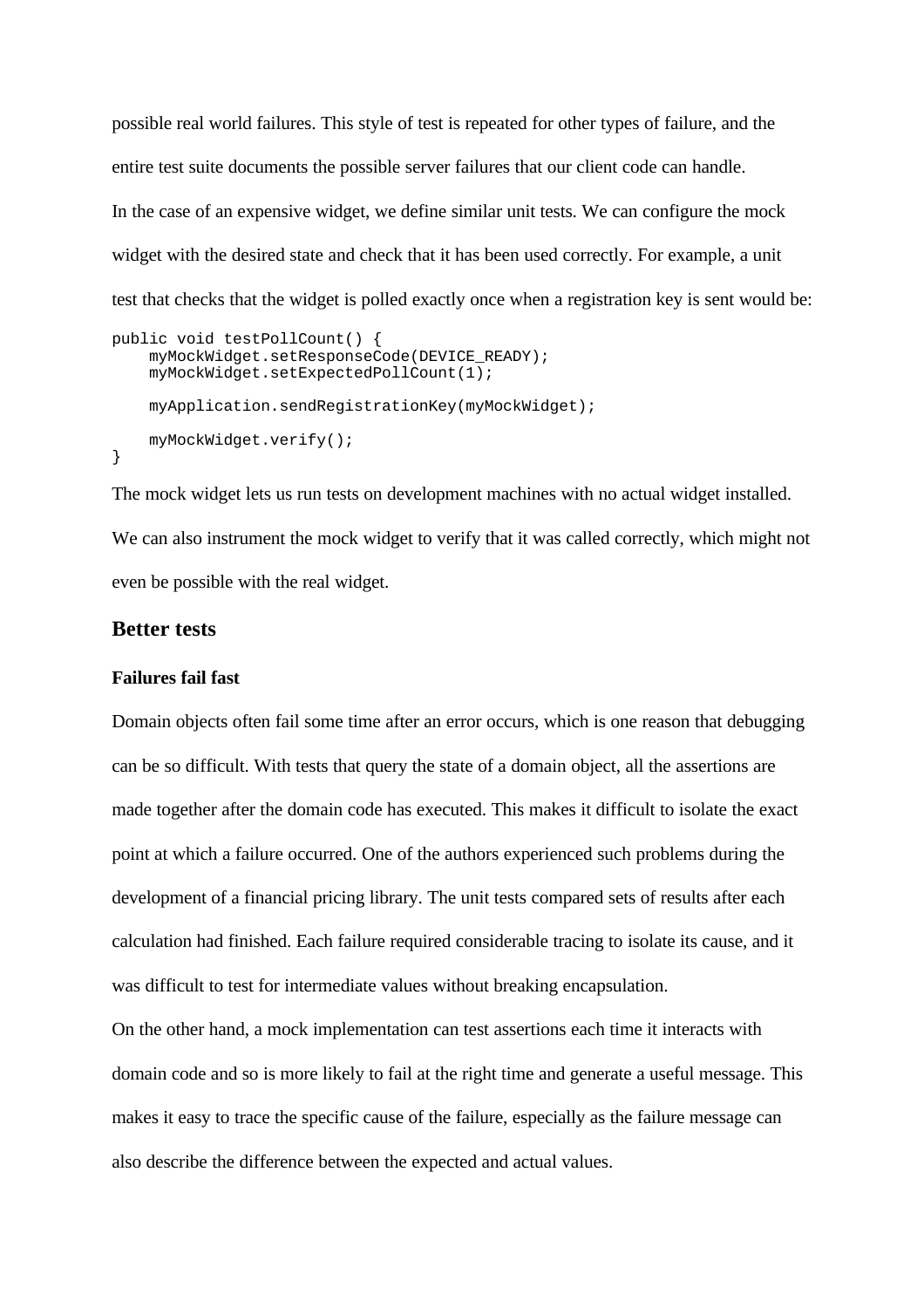For example, in the widget code above, the mock widget knows that it should only be polled

once and can fail as soon as a second poll occurs:

```
class MockWidget implements Widget {
 ...
    public ResponseCode getDeviceStatus() {
      myPollCount++;
      if (myPollCount > myExpectedPollCount) {
        fail("Polled too many times", myExpectedPollCount,
                myPollCount);
      }
      return myResponseCode;
    }
}
```
#### **Refactored assertions**

When testing without Mock Objects, each unit test tends to have its own set of assertions about the domain code. These may be refactored into shared methods within a unit test, but the developer has to remember to apply them to new tests. On the other hand, these assertions are built into Mock Objects and so are applied by default whenever the object is used. As the suite of unit tests grows, a Mock Object will be used throughout the system and its assertions applied to new code. Similarly, as the developers discover new assertions that need to be made, these can be added once in the Mock Object where they will automatically apply to all previously existing tests.

During development, the authors have come across situations where assertions in their Mock Objects have failed unexpectedly. Usually this is a timely warning about a constraint that the programmers have forgotten, but sometimes this is because the failing constraints are not always relevant. These cases suggest candidates for refactoring of either the domain code or Mock Objects, and help to push the developers towards a better understanding of the system.

## **Effects on coding style**

We have found that developing with Mock Objects has had beneficial effects on the coding style of our teams.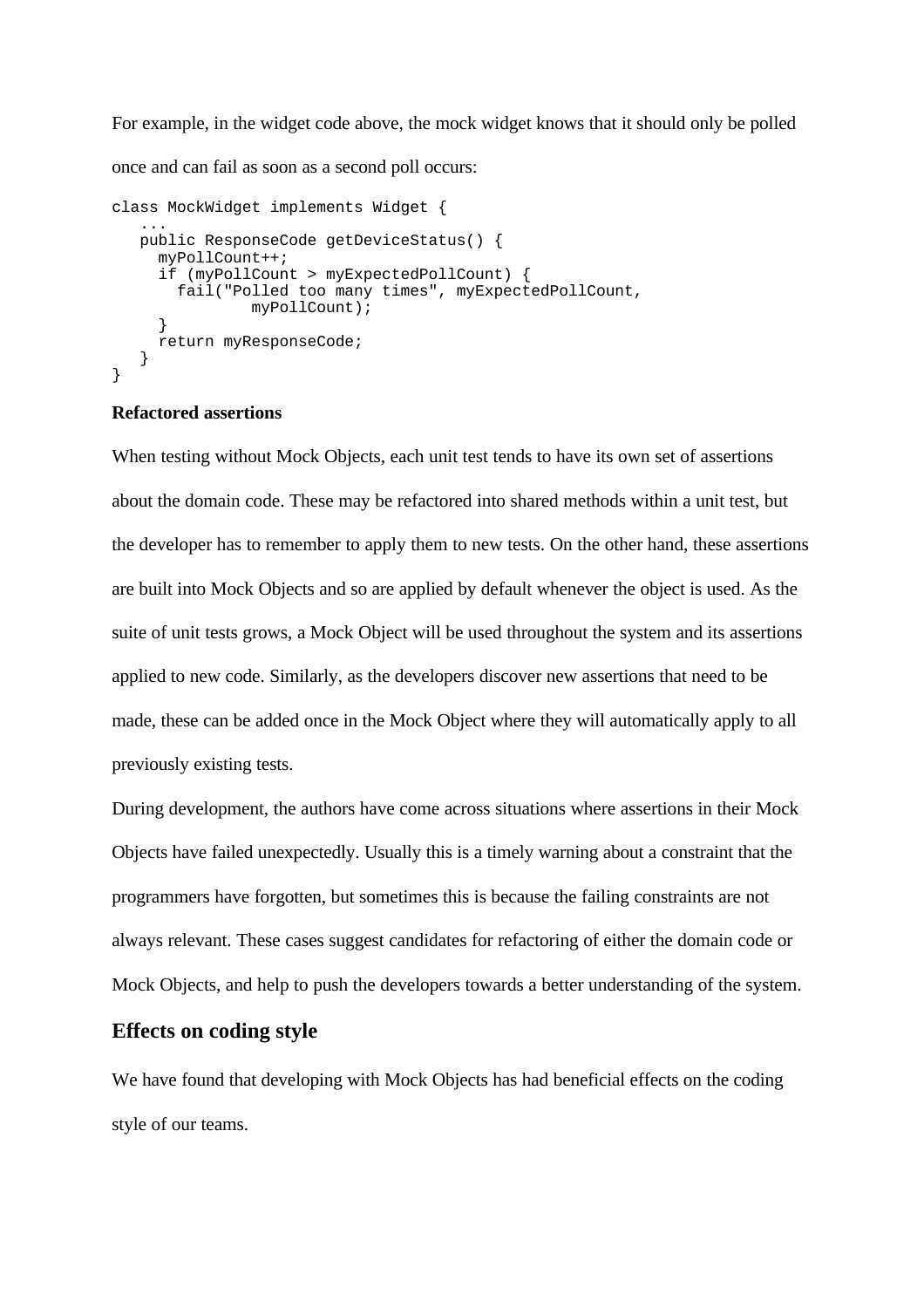First, in languages with controlled scope such as Java, detailed unit testing can be difficult without either breaking the scope by giving test code access to class or package features, or by moving the unit tests to domain packages. Stroustroup introduced the friend function into C++ to solve just this problem [Stroustroup 1992]. Whatever the solution, such code contradicts the intention of the design. Developing with Mock Objects reduces the need to expose the structure of domain code. A test knows more about the behaviour and less about the structure of tested code.

Second, singleton objects are increasingly recognised as a doubtful practice [C2]. Unit testing in the presence of singletons can be difficult because of the state that must be managed between tests. Furthermore, the singleton objects might not have methods to allow a unit test to set up the state it needs or query the results afterwards. Developing with Mock Objects encourages a coding style where objects are passed into the code that needs them. This makes substitution possible and reduces the risk of unexpected side-effects.

Thirdly, developing with Mock Objects teases out different aspects of functionality into smaller, more specialised classes which are easier to understand and modify. In practice, this means pushing behaviour towards Visitor-like objects [Gamma 1994] that are passed around; we call these *Smart Handlers*. For example, rather than having code that queries attributes from an object and prints each one to a writer, a first step would be to pass a writer to the object which then prints out its attributes. This preserves the encapsulation of the object.

Thus, the code changes from:

```
public void printPersonReport(Person person, PrintWriter writer) {
     writer.println(person.getName());
     writer.println(person.getAge());
     writer.println(person.getTelephone());
}
to:
public void printPersonReport(Person person, PrintWriter writer) {
    person.printDetails(writer);
}
```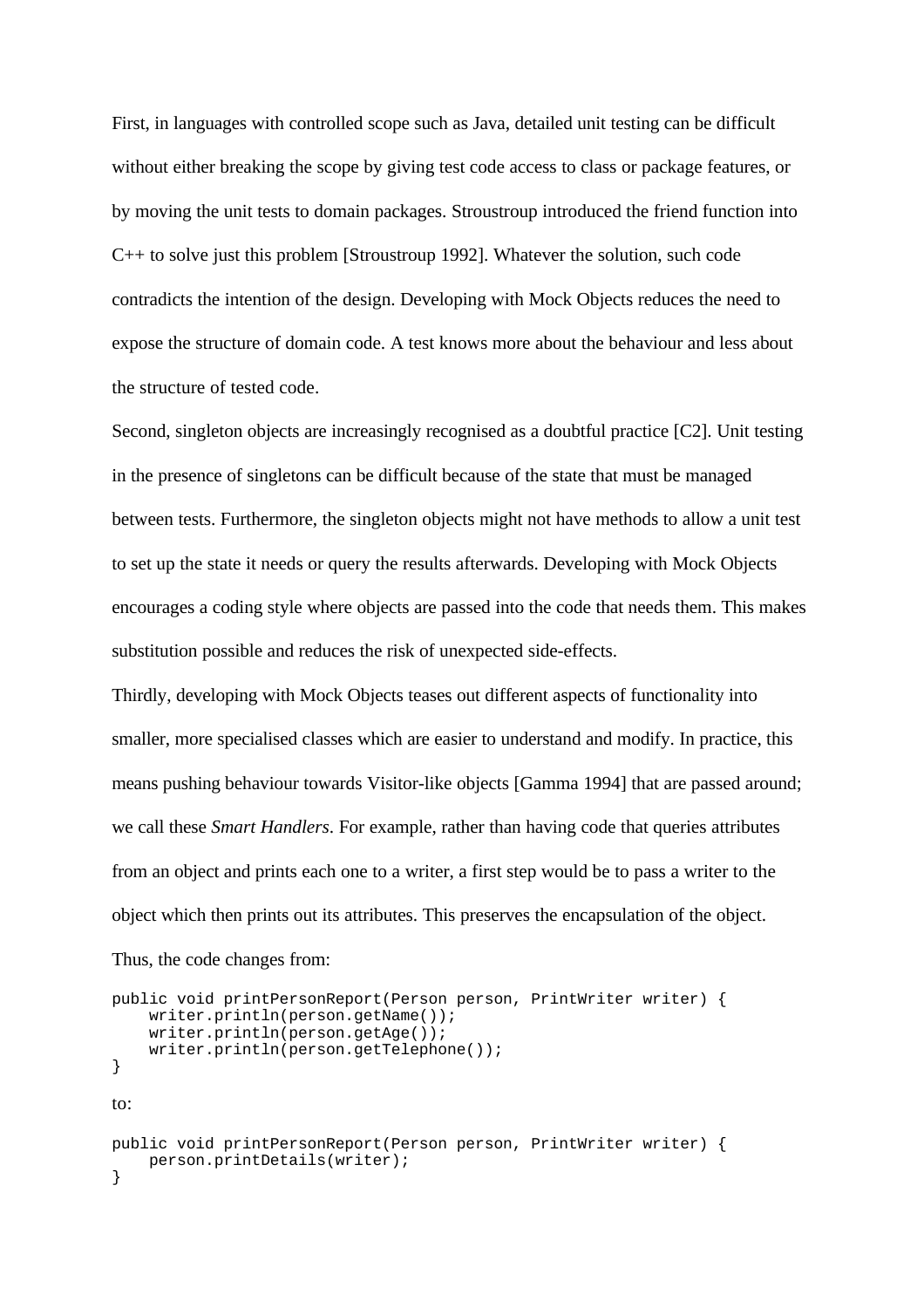```
public class Person {
     public void printDetails(PrintWriter writer) {
         writer.println(myName);
         writer.println(myAge);
         writer.println(myTelephone);
     }
     ...
}
```
Which can be tested with:

```
void testPersonHandler() {
     myMockPrintWriter.setExpectedOutputPattern(
        ".*" + NAME + ".*" + AGE + ".*" + TELEPHONE + ".*");
     myPerson.setName(NAME);
     myPerson.setAge(AGE);
     myPerson.setTelephone(TELEPHONE);
     myPerson.printDetails(myMockPrintWriter);
     myMockPrintWriter.verify();
}
```
This test is verifying two things at once: that *Person* is managing its details correctly *and* that

these details are being rendered correctly. As this code becomes more complex it becomes

difficult to test cleanly because the generic *println* method used in *printDetails* loses

information about our understanding of the domain.

Instead, we can write a handler object to reify this dialogue between a writer and a *Person*.

*Person* would then have a method to pass its internal contents to a handler:

```
public void handleDetails(PersonHandler handler) {
     handler.name(myName);
     handler.age(myAge);
     handler.telephone(myTelephone);
}
```
This separates the input and output aspects of rendering a *Person* on a writer, and we can now

test each aspect independently. The unit test for the handler inputs would then be:

```
void testPersonHandling() {
     myMockHandler.setExpectedName(NAME);
     myMockHandler.setExpectedAge(AGE);
     myMockHandler.setExpectedTelephone(TELEPHONE);
     myPerson.handleDetails(myMockHandler);
    myMockHandler.verify();
}
```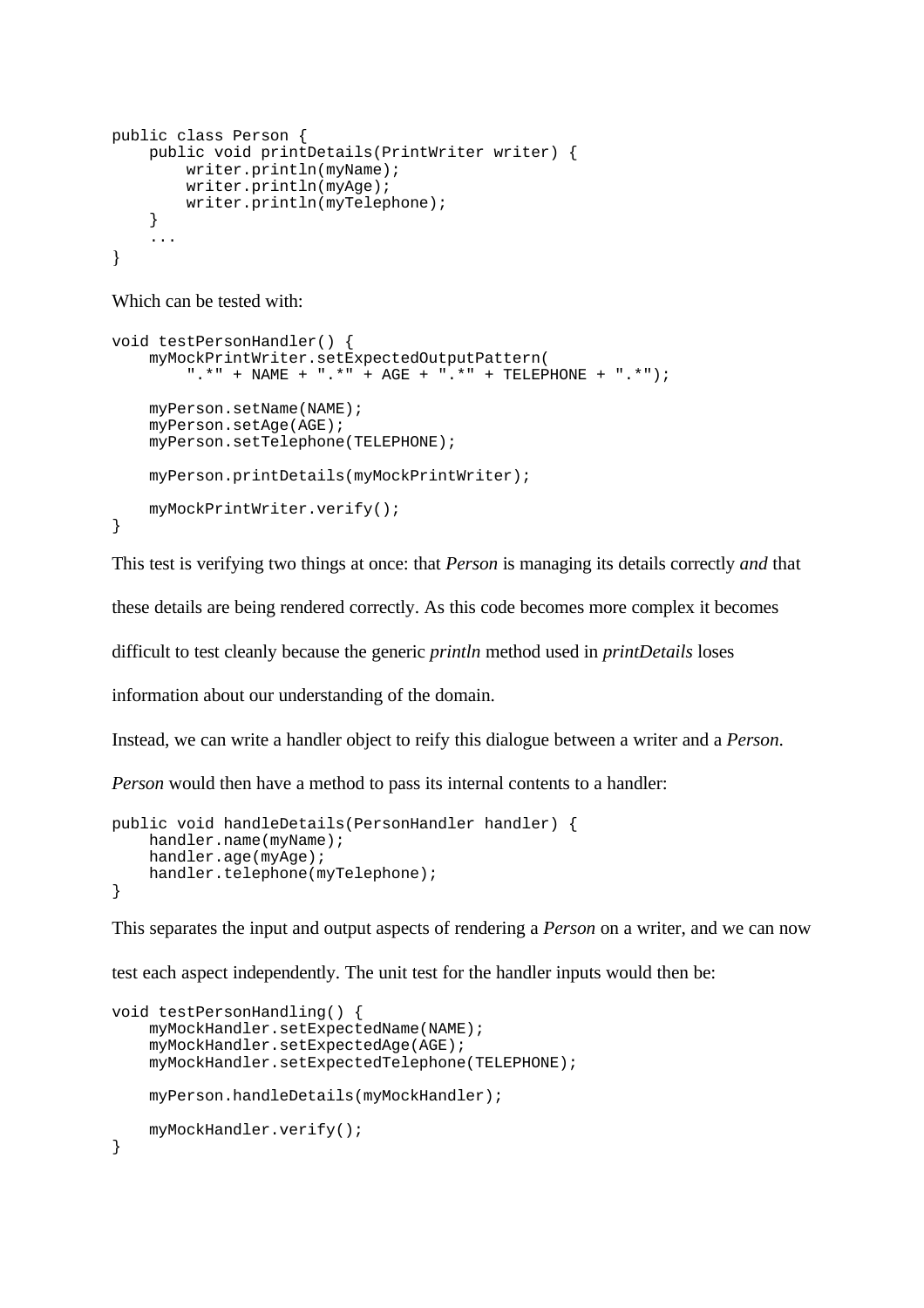followed by a separate unit test to check that the domain code for *PersonPrintHandler*, a

printing implementation of *PersonHandler*, outputs itself correctly:

```
void testPersonPrintHandler() {
     myMockPrintWriter.setExpectedOutputPattern(
        ".*" + NAME + ".*" + AGE + ".*" + TELEPHONE + ".*");
     myPrintHandler.name(NAME);
     myPrintHandler.age(AGE);
     myPrintHandler.telephone(TELEPHONE);
     myPrintHandler.writeTo(myMockPrintWriter);
     myMockPrintWriter.verify();
}
```
Factoring out these two aspects makes it much easier to test and implement new features, such as renderings to XML or encrypted mail.

These three effects mean that code developed with Mock Objects tends to conform to the Law of Demeter [Lieberherr 1989], as an emergent property. The unit tests push us towards writing domain code that refers only to local objects and parameters, without an explicit policy to do so.

### **Interface discovery**

When writing code that depends on other related objects, we have found that developing with Mock Objects is a good technique for discovering the interface to those other objects. For each new feature, we write a unit test that uses Mock Objects to simulate the behaviour that our target object needs from its environment; each Mock Object is a hypothesis of what the real code will eventually do. As the cluster of a domain object and its Mock Objects stabilises, we can extract their interactions to define new interfaces that the system must implement. An interface will consist of those methods of a Mock Object that are not involved with setting or checking expectations. In statically typed languages, one then replaces the references to the Mock Object in the domain code with the new interface.

For example, the *Person* class shown above would initially use a *MockPersonHandler* to get its unit tests running: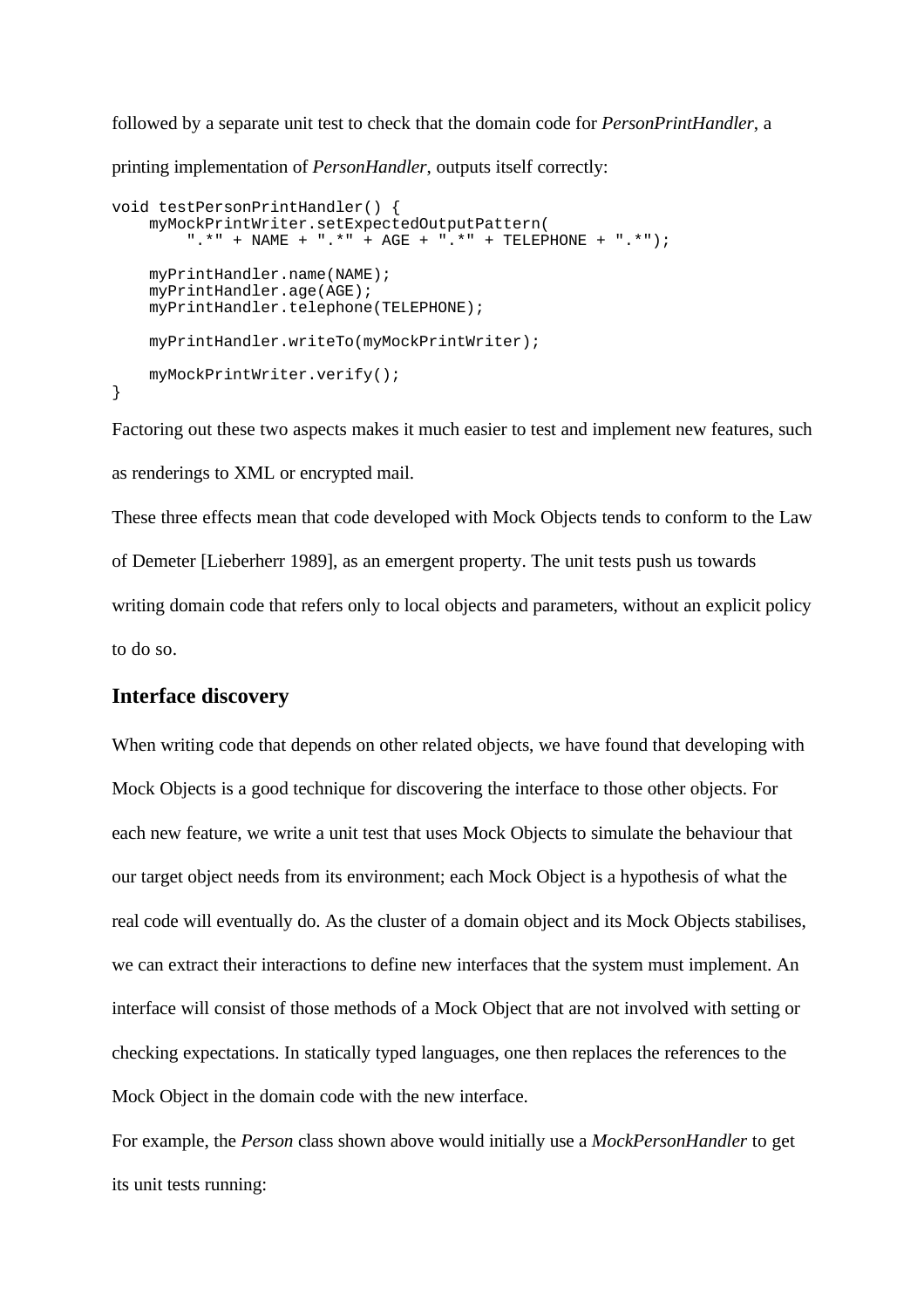```
public class Person {
     public void handleDetails(MockPersonHandler handler) {
         handler.name(myName);
         handler.age(myAge);
        handler.telephone(myTelephone);
     }
     ...
}
```
When the tests all run, we can extract the following interface:

```
public interface PersonHandler {
     void name(String name);
     void age(int age);
     void telephone(String telephone);
     void writeTo(PrintWriter writer);
}
```
We would then return to the Person class and adjust any method signatures to use the new interface: public void handleDetails(PersonHandler handler) { ... }

This approach ensures that the interface will be the minimum that the domain code needs, following the Extreme Programming principle of not adding features beyond our current understanding.

## **LIMITATIONS OF MOCK OBJECTS**

As with any unit testing, there is always a risk that a Mock Object might contain errors, for example returning values in degrees rather than radians. Similarly, unit testing will not catch failures that arise from interactions between components. For example, the individual calculations for a complex mathematical formula might be within valid tolerances, and so pass their unit tests, but the cumulative errors might be unacceptable. This is why functional tests are still necessary, even with good unit tests. Extreme Programming reduces, but does not eliminate, such risks with practices such as Pair Programming and Continuous Integration. Mock Objects reduce this risk further by the simplicity of their implementations. In some cases it can be hard to create Mock Objects to represent types in a complex external library. The most difficult aspect is usually the discovery of values and structures for parameters that are passed into the domain code. In an event-based system, the object that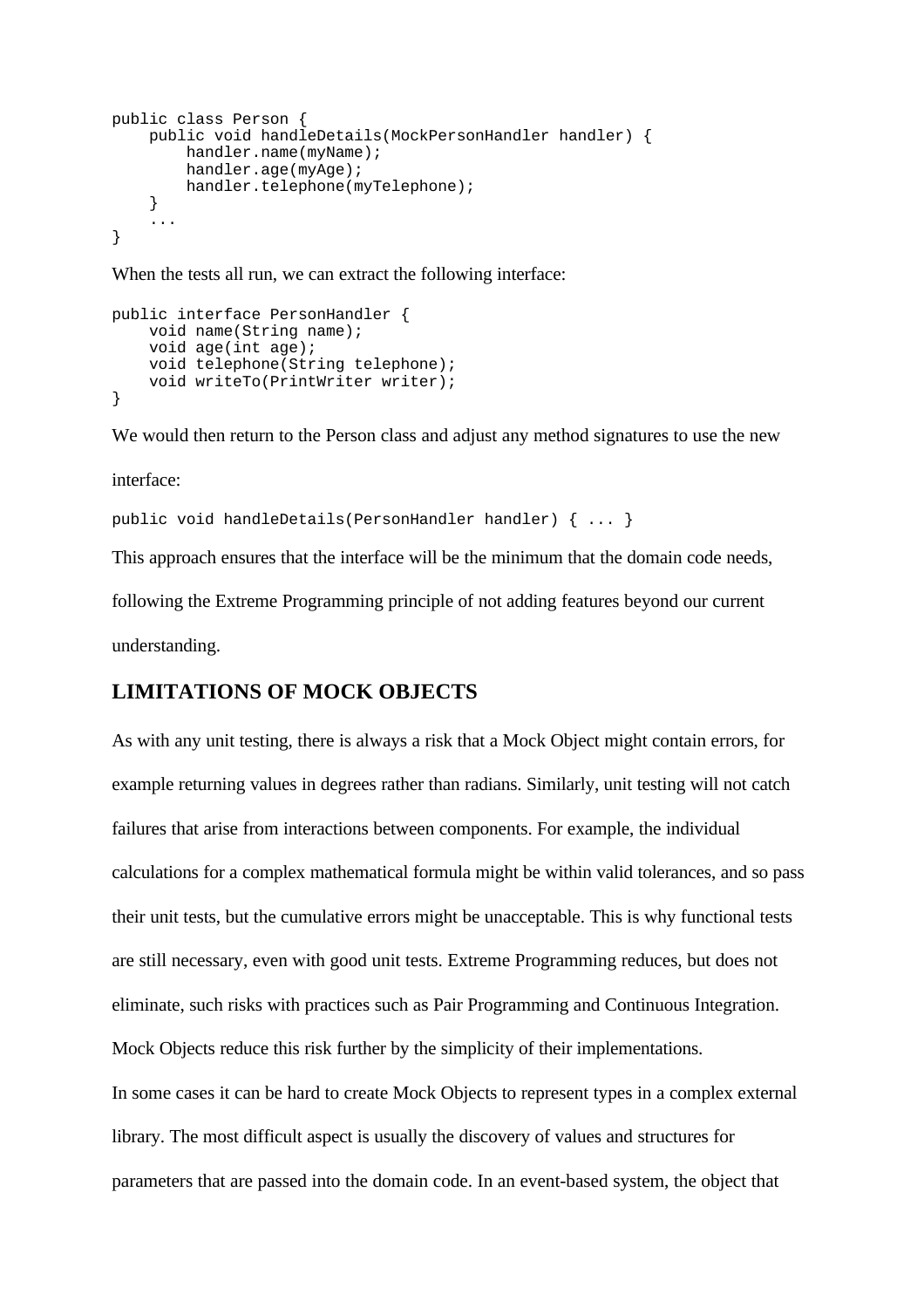represents an event might be the root of a graph of objects, all of which need mocking up for the domain code to work. This process can be costly and sometimes must be weighed against the benefit of having the unit tests. However, when only a small part of a library needs to be stubbed out, Mock Objects is a useful technique for doing so.

One important point that we have learned from trying to retrofit Mock Objects is that, in statically typed languages, libraries should define their APIs in terms of interfaces rather than classes so that clients of the library can use such techniques. We have used Mock Objects in the context of several application server environments and have sometimes found that the use of Java visibility modifiers, without corresponding public interfaces, makes unit testing more difficult to set up, although not impossible. For example, we were able to extend VisualAge because the tool API was written in terms of interfaces, whereas the Vector class in Java 1.1.x has many final methods but no interface, making it impossible to substitute.

## **A PATTERN FOR UNIT TESTING**

As the authors worked with Mock Objects, they found that their unit tests developed a common format:

- Create instances of Mock Objects
- Set state in the Mock Objects
- Set expectations in the Mock Objects
- Invoke domain code with Mock Objects as parameters
- Verify consistency in the Mock Objects

With this style, the test makes clear what the domain code is expecting from its environment, in effect documenting its preconditions, postconditions, and intended use. All these aspects are defined in executable test code, next to the domain code to which they refer. We sometimes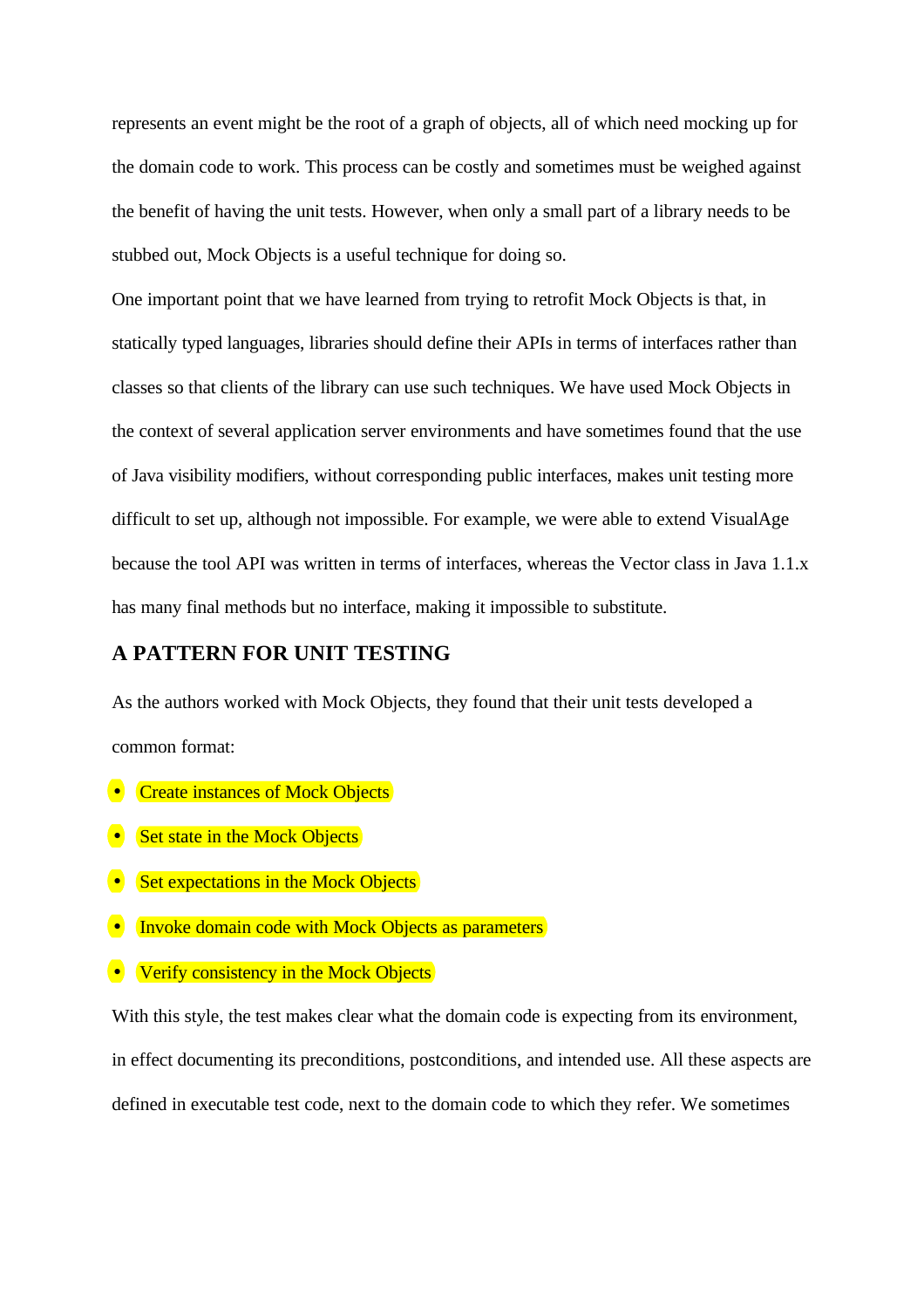find that arguing over which objects to verify gives us better insight into a test and, hence, the domain.

In our experience, this style makes it easy for new readers to understand the unit tests as it reduces the amount of context they have to remember. We have also found that it is useful for demonstrating to new programmers how to write effective unit tests. For example, we have been using pair programming as an interview technique and have found that candidates have been able to make valid contributions to production code within an afternoon. We use this pattern so often that we have refactored common assertions into a set of Expectation classes [Mackinnon 2000], which makes it quick to write many types of Mock Object. Currently we have refactored this code into the classes, *ExpectationCounter*,

*ExpectationList* and *ExpectationSet*. For example, the *ExpectationList* class has the following

interface:

```
public class ExpectationList implements Verifiable {
     public ExpectationList(String failureMessage);
    public void addExpectedItem(Object expectedItem);
     public void addActualItem(Object actualItem);
     public void verify() throws AssertionFailedException;
}
```
where the *verify* method asserts that matching actual and expected items were inserted in the same order during the test, and where they don't it prints out an error message that indicates where the differences occur. A Mock Object that cares about sequence would either extend or delegate to an *ExpectationList*.

## **CONCLUSIONS**

We and our colleagues have used Mock Objects on several projects, such as web servers, desktop applications and IDE extensions. We have mocked up standard libraries and parts of several application servers, and developed a significant project using Mock Objects throughout. Our experience is that Mock Objects is an invaluable technique for developing unit tests. It encourages better-structured tests and reduces the cost of writing stub code, with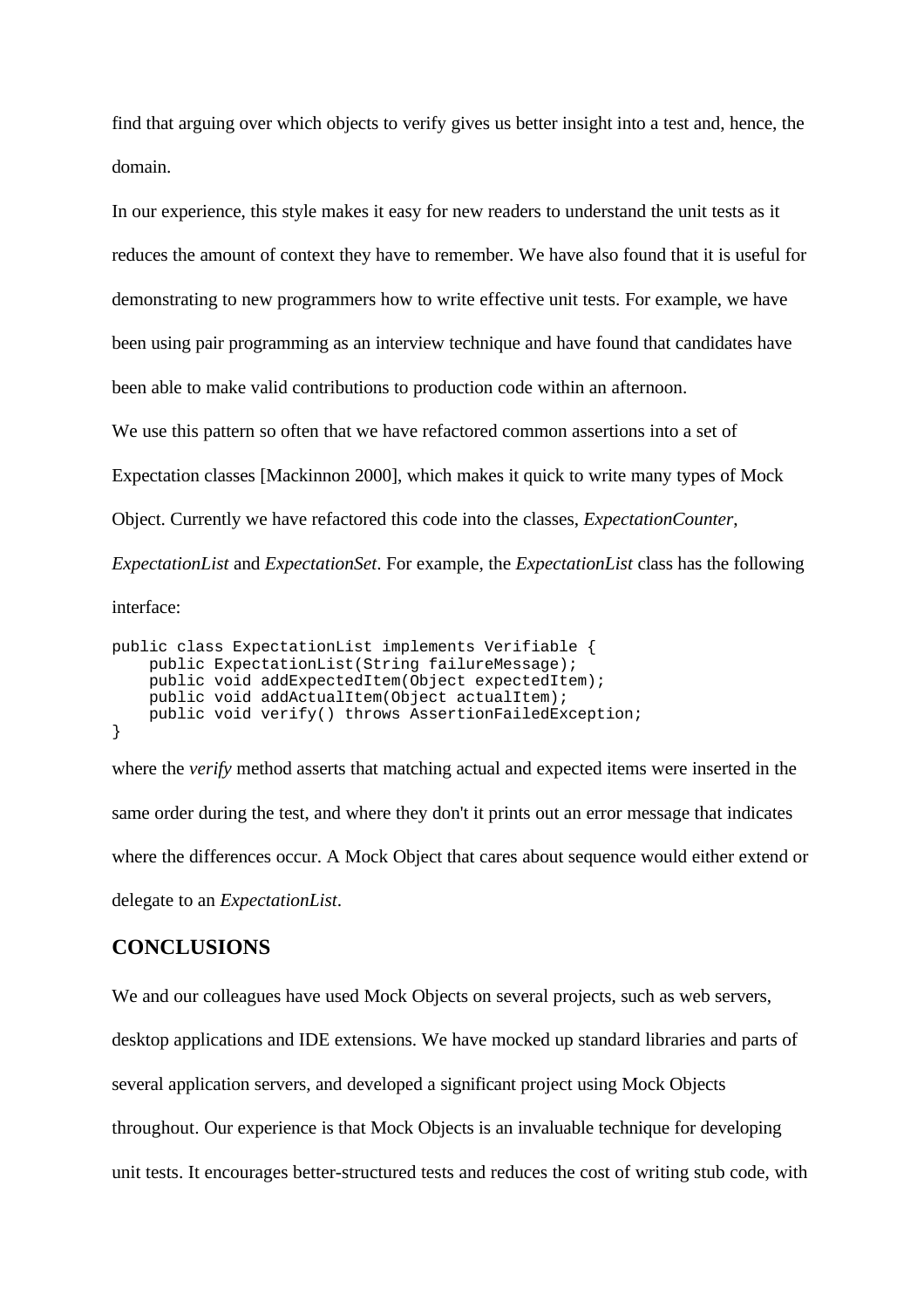a common format for unit tests that is easy to learn and understand. It also simplifies debugging by providing tests that detect the exact point of failure at the time a problem occurs. Sometimes, using Mock Objects is the only way to unit test domain code that depends on state that is difficult or impossible to reproduce. Even more importantly, testing with Mock Objects improves domain code by preserving encapsulation, reducing global dependencies, and clarifying the interactions between classes. We have been pleased to notice that colleagues who have also adopted this approach have observed the same qualities in their tests and domain code.

### **REFERENCES**

[Beck 1999] Kent Beck. *Extreme programming explained: embrace change.* Reading Mass.: Addison-Wesley, 1999.

[Binder 1999] Robert V. Binder. *Testing object-oriented systems: models, patterns, and tools*. Reading Mass.: Addison-Wesley, 1999.

[C2] Various Authors, *SingletonsAreEvil* [WWW] available from:

http://c2.com/cgi/wiki?SingletonsAreEvil (Accessed: April 7, 1999)

[Gamma 1994] Erich Gamma, Richard Helm, Ralph Johnson, and John Vlissides. *Design patterns: elements of reusable object-oriented software*. Reading, Mass.: Addison-Wesley, 1994.

[Lieberherr 1989] Karl J. Lieberherr and Ian M. Holland. Assuring good style for objectoriented programs. *IEEE Software* 6(5):38-49, September 1989.

[Mackinnon 2000] Tim Mackinnon, *JunitCreator* [WWW] available from:

http://www.xpdeveloper.com/cgi-bin/wiki.cgi?JUnitCreator (Accessed: February 17, 2000)

[Stroustroup 1992] Bjarne Stroustroup. *The design and evolution of C++*. Reading Mass.: Addison-Wesley, 1992.